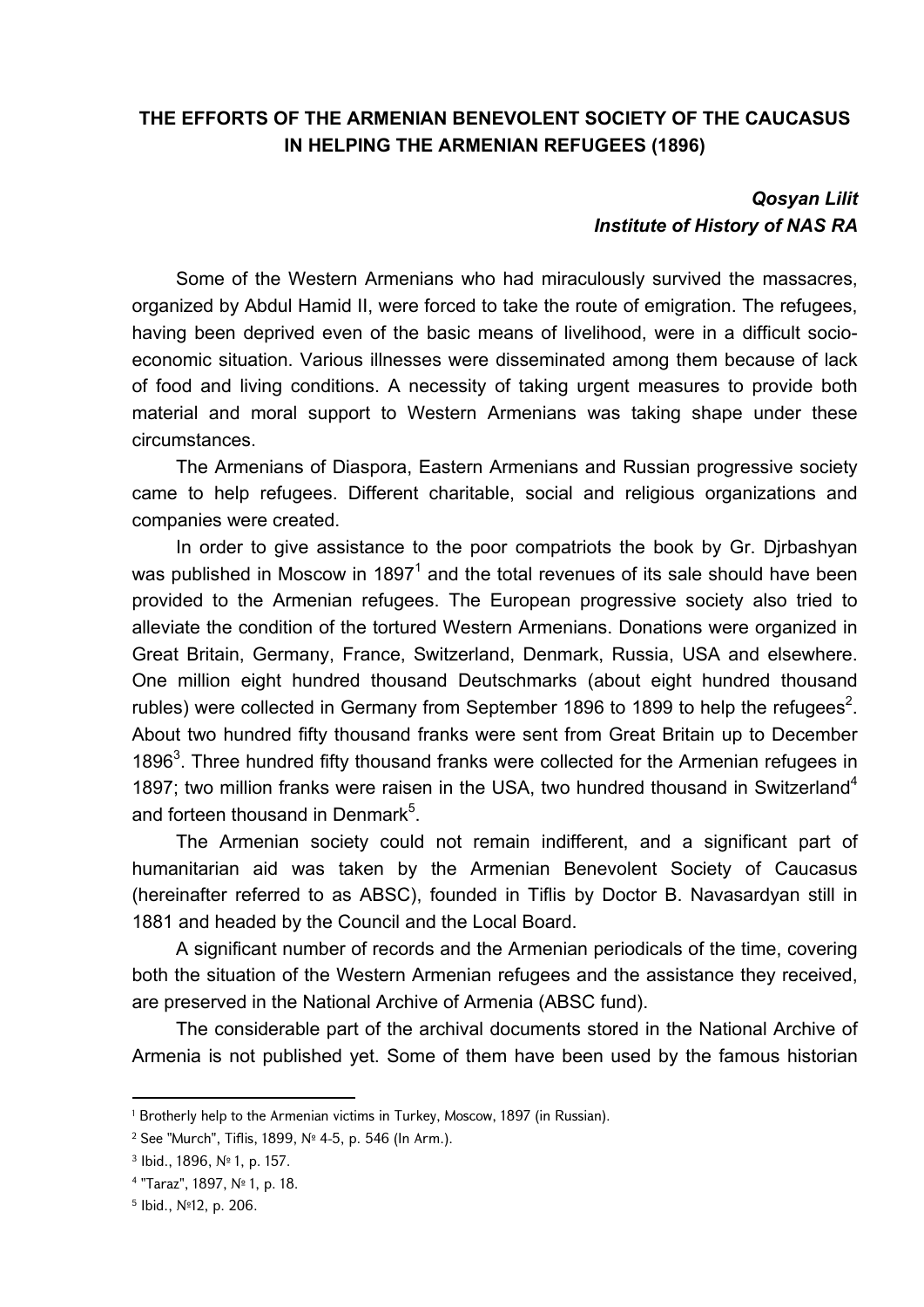Leo (Arakel Babakhanyan) in his work, "The thirtieth anniversary of the Armenian Benevolent Society in the Caucasus, 1881-1911"<sup>6</sup>.

As the refugees started to cross the border of the Caucasian Vicegerency because of the massacres started in Trabzon and the surrounding areas since the autumn of 1895, the Primate of the Georgian-Imeretian Diocese, archbishop Gevorg Surenyants sent an alarming letter to the Council on 13 November 1895, asking to take without delay the steps necessary for the help of the refugees. The first caravan of the Western Armenians that had passed the Caucasian border consisted of 4000 people, mostly women and children<sup>7</sup>. Since the statutes of the ABSC was not permiting to conduct an activity outside the territory of the vicegerency the Council of the ABSC discussed exclusively the matter of providing aid to the refugees, being sheltered in the territory of the Caucasus, at the session № 22 on 5 September 1896 $^8$ .

The main problem of the ABSC from September 1896 was to accept and house the refugees within its capabilities. Nevertheless, the insufficient resources compelled the Council during the session of 5 September to give the President of the Council, A. Ananyan, permission to appeal to the authorities to get their consent for public fundraising $^9$ . The request was rejected by the Vicegerency $^{\rm 10}$ . Probably, it was conditioned by the anti-Armenian attitude of the vicegerent at that time, Grigori Golitsin, having extreme monarchic views. He was doing his best to restrict the activities of any Armenian public organization, which could gain reputation among Armenians.

Trying to concentrate the assistance to the refugees in his hands and to demonstarate that the authorities "take care of" refugees, G. Golitsin allows collecting donations in the Russian Empire starting from December 11, 1896 on condition that the aid be forwarded to the appropriate state agencies, which in turn will distribute both the goods and money<sup>11</sup>.

Despite the fact that the authorities did not permit the ABSC to organize donations for the benefit of the refugees, the ABSC got help thanks to the publications in press. Group and individual aid was sent to the ABSC, based on the consideration that the Society was well-informed of the refugees' situation.

Women, children and elderly people were prevailing among the refugees, who were applying to the ABSC for almost everyday help. To have helped them the Council decided to set apart a private assembly from among its members, which should make trips and get acquainted with the situation of the refugees so that it was possible to decide what kind of assistance the sheltered persons needed and in which province or village the aid was to be provided<sup>12</sup>.

<sup>&</sup>lt;sup>6</sup> See Leo, Thirty years of the Armenian Benevolent society in the Caucasus, 1881-1911, Tiflis, 1911 (In Arm.).

<sup>7</sup> See Leo, op. cit., p. 112.

<sup>8</sup> See National archive of Armenia (NAA), folder 28, list 1, dossier 39, n. 76 rev.

<sup>9</sup> See NAA, f. 28, l. 1, d. 39, n. 77.

 $10$  Ibid.

<sup>11</sup> Leo, op. cit., p. 119.

 $12$  lbid.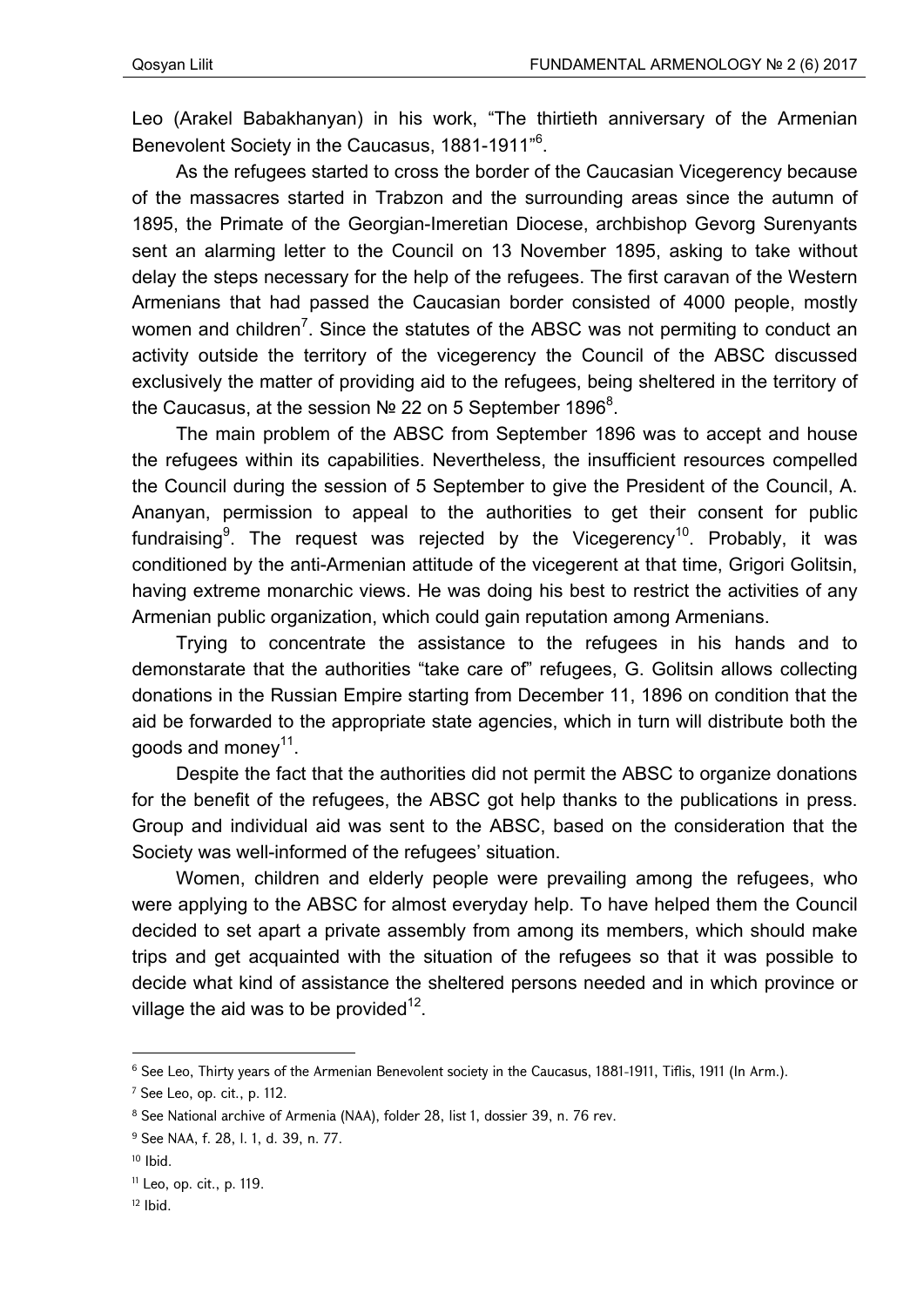The Council gives instructions to the chairmans of the branches for organizing appropriate committees and transfering statistical data about the number, gender and age of the refugees as well as about the kind and extent of the expected aid.

The branches of the Council started working. The Council of the ABSC discussed the reports from Tiflis and Surmalu at the sessions, convened in 18 October and 25 October, respectively.

The reports were describing in details the terrible situation of the refugees, pointing out that they needed housing, bedding and clothing, since many of them were falling asleep on a damp floor; they had no clothes and warm sheets and were consequently getting sick.

There were considerable numbers of death cases because of lack of basic medical care. It was mentioned in the report of the Surmalu branch that 775 refugees had found shelter in Igdir and the surrounding areas; at the beginning they were provided with food and housing by the local villagers<sup>13</sup>. The branches were demanding for necessary help. The Council decided to send 500 roubles and a case of clothes to Igdir for the refugees. Those being sheltered in Kars were in a similar situation<sup>14</sup>.

The fact that the frosty days of winter were getting nearer was also a great problem for the branches of the ABSC; the problem of finding shelters for almost naked refugees was becoming more difficult. They were placed mainly in cowsheds.

The medical assistance was a great problem for all branches. The sick and the healthy people were accommodated in the same room because of which infectious diseases were spreading easily.

There was almost no medical aid. Discussing this question, the Council made a conclusion that it was not convenient to send physicians but there was a need to reach an agreement with those working in provinces to help the sick people for a certain amount of money.

At the same time, the number of refugees was increasing day by day. For instance, the local administration of Vagharshapat wrote a letter to the Council that the number of refugees was being constantly increased; if their number reached around  $500^{15}$  about a month ago according to the data collected from 24 villages of Vagharshapat, then the figure achieved 1150 as of December 20<sup>16</sup>.

Looking into the reports of the branches, the refugees can be divided into three groups:

1. People in a comparatively stable situation, that is, the persons or families who were able to sell their property beforehand and to emigrate from the cradle in a little bit of safe condition. Such refugees were small in number;

 $13$  Ibid.

<sup>14</sup> NAA, f. 28, l.1, d. 358, n. 130.

<sup>15</sup> NAA, f. 28, l. 1, d. 357, n. 112.

<sup>16</sup> Loc. cit., l. 1, d. 921, n. 137.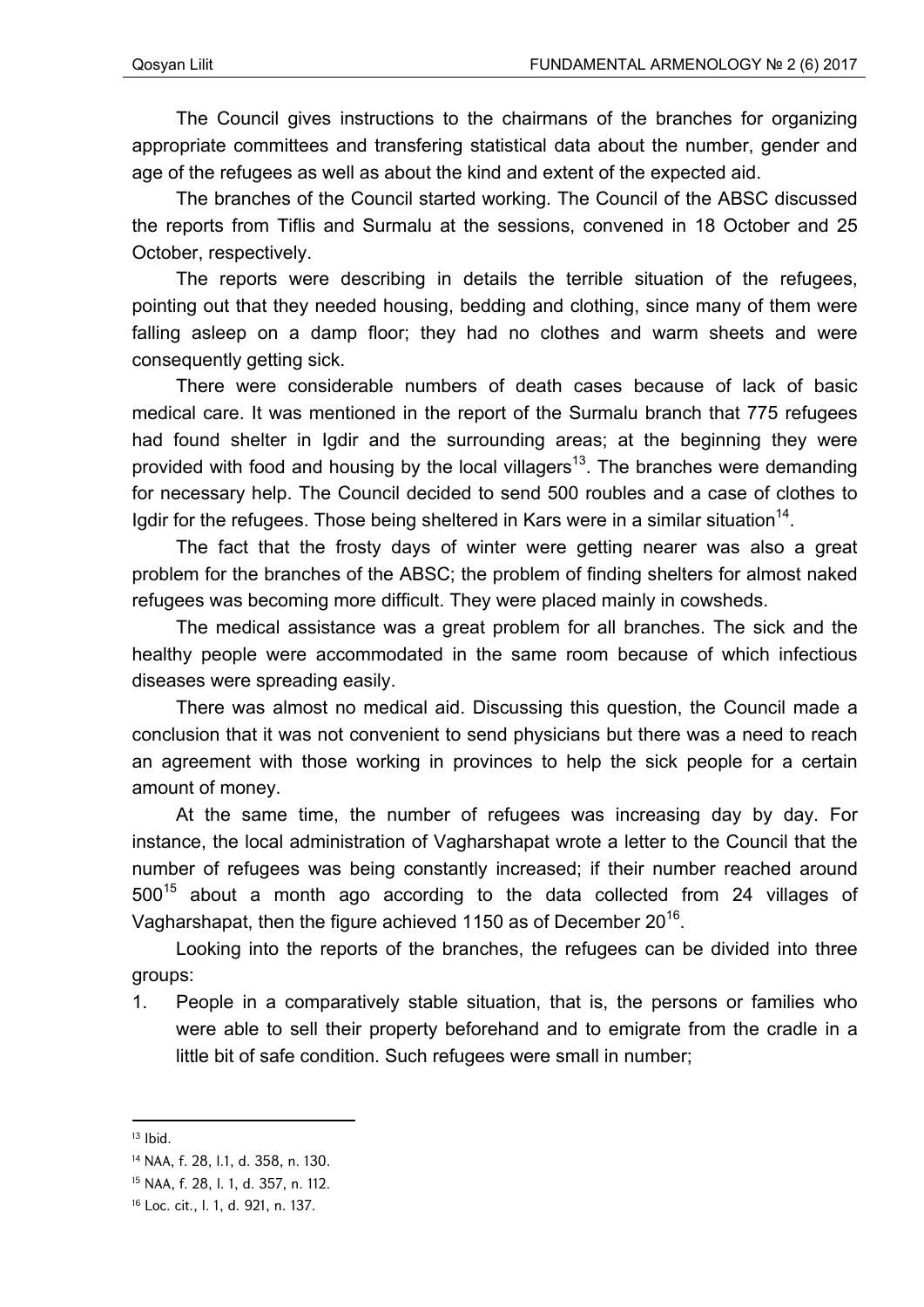- 2. Families in poverty, but able to work, who were stayed unemployed. There was a need to help this group before finding a job;
- 3. Families in extreme poverty, the great part of whose members were in sickness. This group needed long-term assistance.

The Council was requesting from the branches a detailed account about the expenditures along with the reports to be able to distribute its scarce resources.

The accountable report of the ABSC, dated February 4, 1897 and sent to Bishop Aristakes Sedrakyan<sup>17</sup>, was providing detailed information about the number of refugees in the Caucasus, their situation and the aid to be granted them. The secretary of the ABSC Council, Hambardzum Arakelyan, mentions in the report that the refugees were mainly settled down in the Kars region (24.000) and Yerevan province  $(10.000)^{18}$ . The terrible situation of the refugees was also described. Then the document deals with the presents and the way they were distributed.

The Council had received 19.248 rubles and 74 kg of aid for the benefit of Armenian refugees as far as the beginning of 1897. Then it was mentioned in detail how much of that aid was sent to the refugees and to which of the regions.

The activities of the Batumi branch of the ABSC had also a significant impact on providing help to the Western Armenian refugees and mitigating their situation<sup>19</sup>. The principal purpose of the committees of the said branch was to provide the correct and appropriate aid to the Western Armenian refugees sheltered in Batumi, after having heard the reports of those persons who were supporting the Batumi branch and the cases of refugees. These individuals were getting acquainted with the situation of the refugees in place, rendering accounts during the sessions, where the amount of aid was determined. The protocols deal with the matter of how much money was given to the refugees and for what purpose. The lists also give the number of a refugee's family members and the place they emigrated from. Based on these archival documents, one can conclude that the average number of refugee families was 5-6, most of them having migrated from Trabzon, Van, Baberd and other places.

There is a need to argue that the Armenian public and religious organizations did not provide full assistance to the Armenian refugees who had escaped the Hamidian massacres. This was conditioned by the fact that the entire attention of all Armenians was focused on the mass murder in the Western Armenia and Armenian-populated areas of Asia Minor as well as on giving help to the rebels of Sassoun and Zeitun. Hence, the refugees who had reached the Caucasian Vicegerency found themselves in the center of improper attention.

<sup>17</sup> Sedrakyan (Melik-Arakelyan, 1845-1906) Aristakes Sedrak - a philologist, historian, clergyman, bishop, member of the Echmiadzin Congregation. He was a bishop in 1882. In 1869-1882 Aristakes Sedrakyan was the abbot of St. Karapet in Yerndjak and St. Gayane in Etchmiatsin. He was the leader of the Armenian Dioceses of Tatev, Artsakh, Georgian Imeretia and Astrakhan.

<sup>18</sup> NAA, f. 28, l. 1, d. 967, n. 34.

<sup>19</sup> Ibid., pp. 10-93.